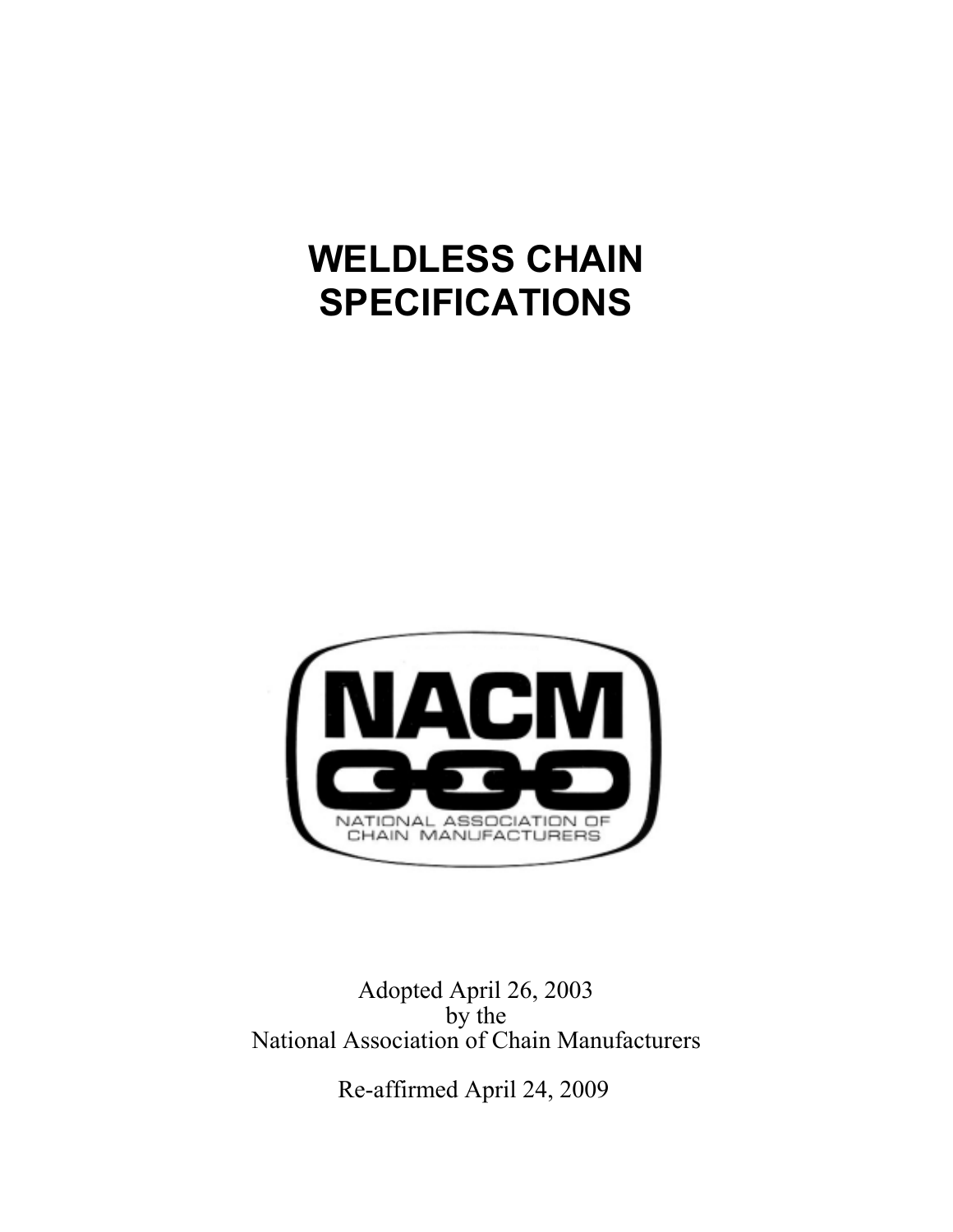# **Use and Performance Limitation**

These size and related specifications are applicable to chain in proper physical condition used at or below the working load limit in normal use conditions.

The conditions involving use in certain environmental situations such as unusual (high or low) temperature, chemical, etc., can cause changes in chain performance. Sudden application of dynamic loads, which cause the load in the chain to exceed the working load limit, are to be avoided. Individual manufacturers will provide information and recommendations concerning those conditions most likely to cause problems.

This document has been developed by the National Association of Chain Manufacturers (NACM) in accordance with its objectives. NACM, its members, and those participating in its activities shall not incur any obligation or liability for injury or damages, including consequential damages, arising out of or in connection with the use, interpretation of, or reliance on this document. NACM does not inspect, approve or certify products as complying with the requirements of this document.

Copyright, 2003, National Association of Chain Manufacturers All Rights Reserved.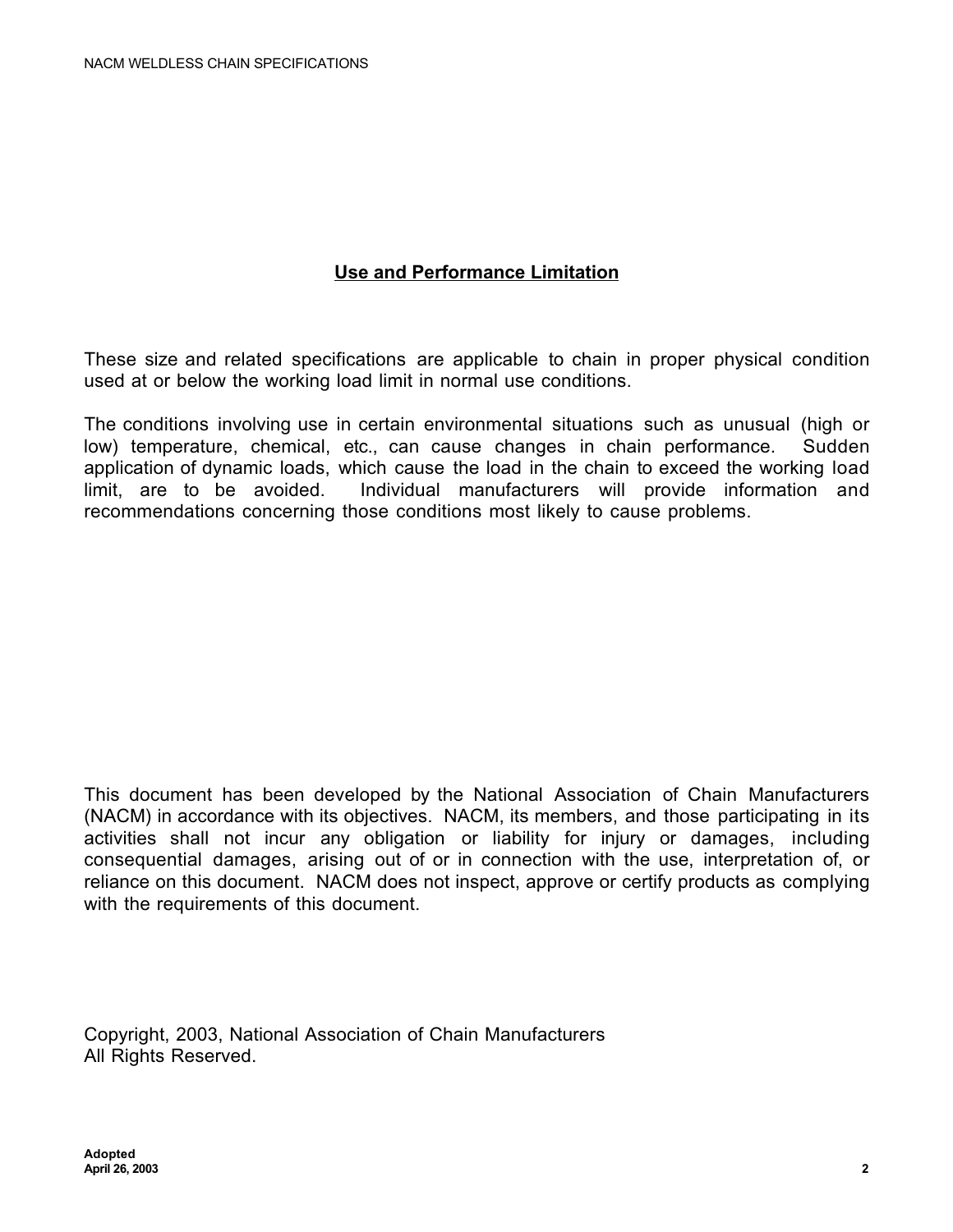# **1.0 TITLE**

# **1.1** NACM Weldless Chain Specifications

# **2.0 SCOPE**

**2.1** These specifications cover the types and properties of weldless chain for industrial and commercial uses. The chains listed below are suitable for many purposes where lightness, flexibility and relative low strength are required. Actual application governs the size and type of chain which should be used.

| <b>Single Loop Chain</b> | Suitable for operating valve wheels, overhead doors, ventilators,<br>sprocket wheels, etc.                                |  |  |  |  |  |  |  |  |
|--------------------------|---------------------------------------------------------------------------------------------------------------------------|--|--|--|--|--|--|--|--|
| Double Loop Chain        | Suitable for public playground and gymnasium equipment, animal<br>chains, padlock chains, boat chains, gate chains, etc.  |  |  |  |  |  |  |  |  |
| <b>Single Jack Chain</b> | Suitable for suspension of fixtures such as flower pots, fluorescent<br>lights, keeper chain, etc.                        |  |  |  |  |  |  |  |  |
| Double Jack Chain        | Suitable for ornamental chain, suspension of light fixtures, children's<br>toys, etc.                                     |  |  |  |  |  |  |  |  |
| <b>Register Chain</b>    | Suitable for operating furnace doors, ducts or dampers, skylight<br>mechanisms, etc.                                      |  |  |  |  |  |  |  |  |
| <b>Sash Chain</b>        | Flat metal chain, suitable for suspension of double hung sash, pulley<br>applications, etc.                               |  |  |  |  |  |  |  |  |
| <b>Plumbers' Chain</b>   | Flat metal chain, adaptable to many uses where a light chain is<br>required, as for plumbing fixtures, keeper chain, etc. |  |  |  |  |  |  |  |  |

## **3.0 DEFINITIONS**

#### **3.1 Working Load Limit (WLL)**

The "Working Load Limit" (rated capacity) is the maximum load that shall be applied in direct tension to a new and undamaged straight length of chain.

#### **3.2 Minimum Breaking Force**

The "Minimum Breaking Force" is the minimum force at which the chain during manufacture has been found by testing to break when a constantly increasing force is applied in direct tension. Breaking force values are not guarantees that all chain segments will endure these loads (see Section 5.2). This test is a manufacturer's attribute acceptance test and shall not be used as a criterion for service or design purposes.

#### **3.3 Overload**

Any static or dynamic load in excess of "Working Load Limit."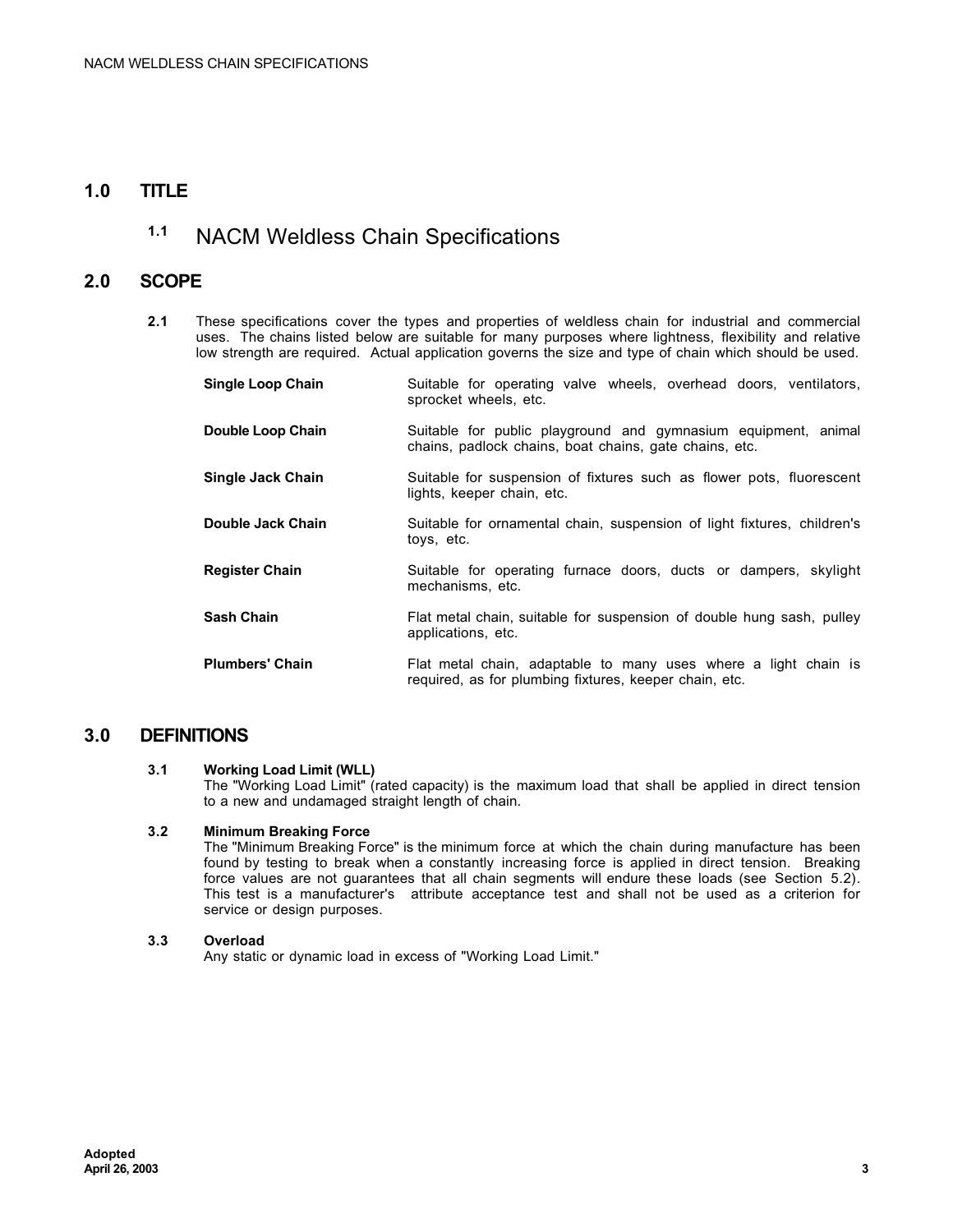# **4.0 MATERIALS AND MANUFACTURING**

#### **4.1 Material**

The selection of the base material is left to the judgment of the individual chain manufacturer provided that the resultant chain complies with the requirements contained in this specification.

#### **4.2 Manufacturing Methods**

The manufacturer will select suitable manufacturing methods such that the chain complies with the requirements contained within this specification.

## **5.0 TESTING**

#### **5.1 Mechanical Properties**

The mechanical properties of the various chain sizes and designations are given in Tables I through VII.

# **5.2 Selection of Samples**

- **5.2.1** For the purpose of acceptance testing of chain, a lot shall consist of 3,000 feet (1,000 meters) or fraction thereof of the same type and size of chain. If a continuous length of chain exceeds 3,000 feet (1,000 meters), it is also considered a lot.
- **5.2.2** At least one sample from each lot shall be tensile tested. If the original test specimen fails to conform to the minimum breaking force requirements as prescribed in Tables I through VII for their respective sizes, two additional test specimens from the same lot may be tested. If both additional test specimens conform to the requirements specified, the chain will be considered acceptable.

# **5.3 Test Method**

- **5.3.1** A test specimen shall consist of a length not less than one foot (0.3 meter), taken from any stage of manufacture after the forming process.
- **5.3.2** Fixtures for securing chain test specimens in the testing machine must securely support the link. Links engaged in the testing fixtures shall not be considered part of the test specimen.

## **6.0 DIMENSIONS**

**6.1** The nominal dimensional requirements for the various types and sizes are given in Tables I through VII. The actual dimensions may vary by ±7%. The inside length dimension can be measured either by individual link or by measuring the span of 100 links and dividing by 100.

#### **6.2 Material Diameter**

The diameter or thickness of the material from which the chain is manufactured shall be at least the dimension shown in Tables I through VII, subject to normal commercial tolerances. Oversized dimension shown in Tables I through VII, subject to normal commercial tolerances. material may be used for all applications.

#### **7.0 FINISH**

**7.1** The manufacturer may apply a surface treatment or coating of his or the customer's choice for identification or corrosion resistance unless the customer specifies otherwise.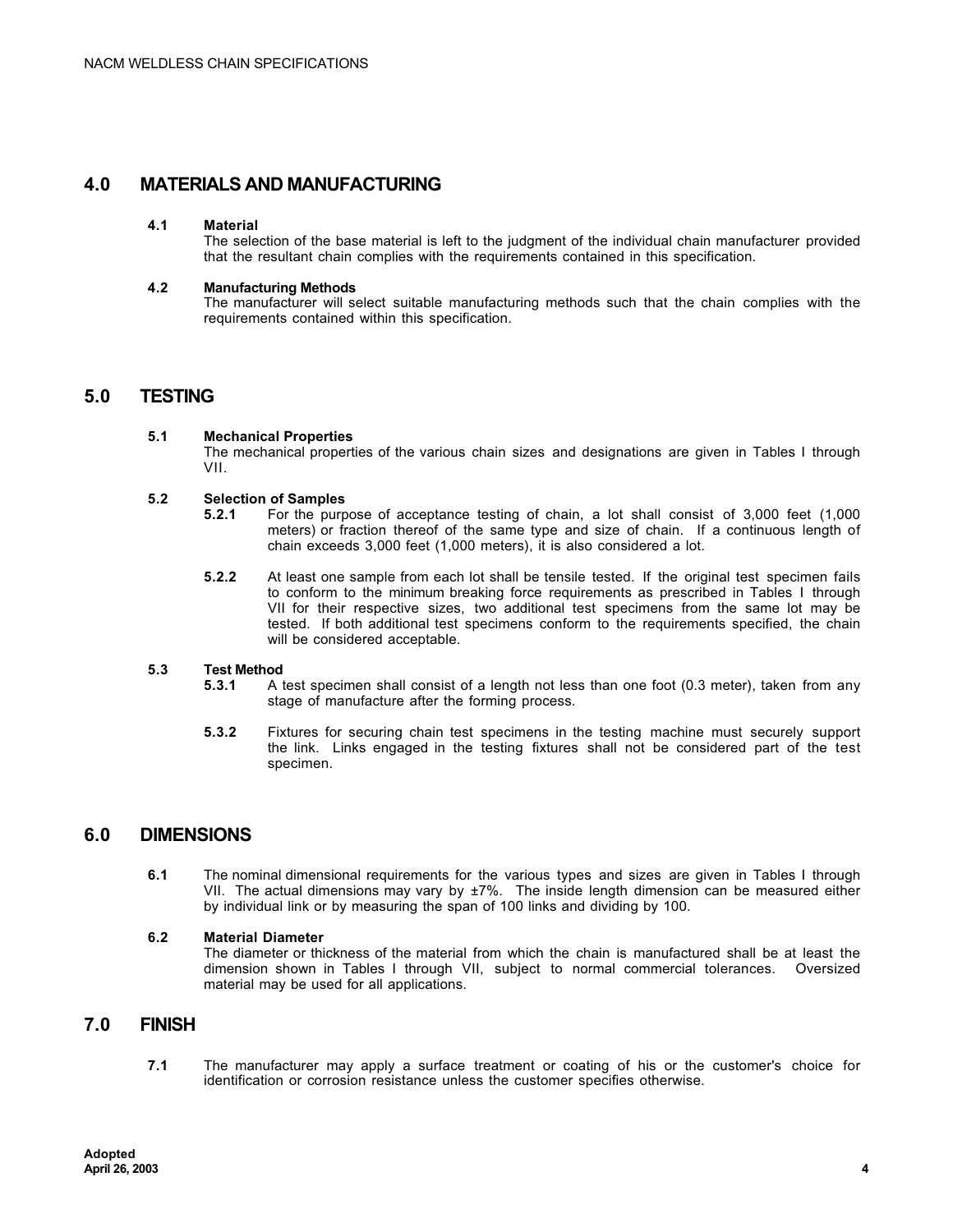### **8.0 WARNING**

The use of chain is subject to certain hazards that cannot be met by mechanical means, but only the exercise of intelligence, care and common sense. Serious hazards are: Overloading, improper rigging, bending, twisting and the use of damaged chain. Any such abuse or misuse may cause injury or property damage for which the manufacturer accepts no liability.

Under no conditions are loads to be transported or suspended over people.

All chains should be periodically inspected for wear, elongation, nicks, gouges, cracks, and suitability for the application. Excessive high or low temperatures or exposure to chemically active environments such as acids or corrosive liquids or fumes can reduce the performance of the chain. Chains should not be used outside of the -40 °F to 400 °F (-40 °C to 204 °C) temperature range without consulting the manufacturer.

Removal criteria for wear and damage have been established for the larger diameter chains covered under this specification, and are listed in Table VIII. All chain should be removed from service if the thickness at any location on the link is less than the listed minimum value. Sash and Plumbers' chain use non-round cross sections, and therefore the minimum diameter method cannot be used. For these chains as well as the smaller diameter loop and jack chains, observable wear or a change in the material dimension of more than 10% is cause for removal.

Manufacturers do not accept any liability for injury or damage which may result from chain used in excess of working load limit or used in a manner contrary to the manufacturer's instructions or recommendations. When mixing types of chain or components, all chain assemblies shall be rated at the working load limit of the lowest rated chain or component.

All chains specified within this specification are not to be used in overhead lifting applications.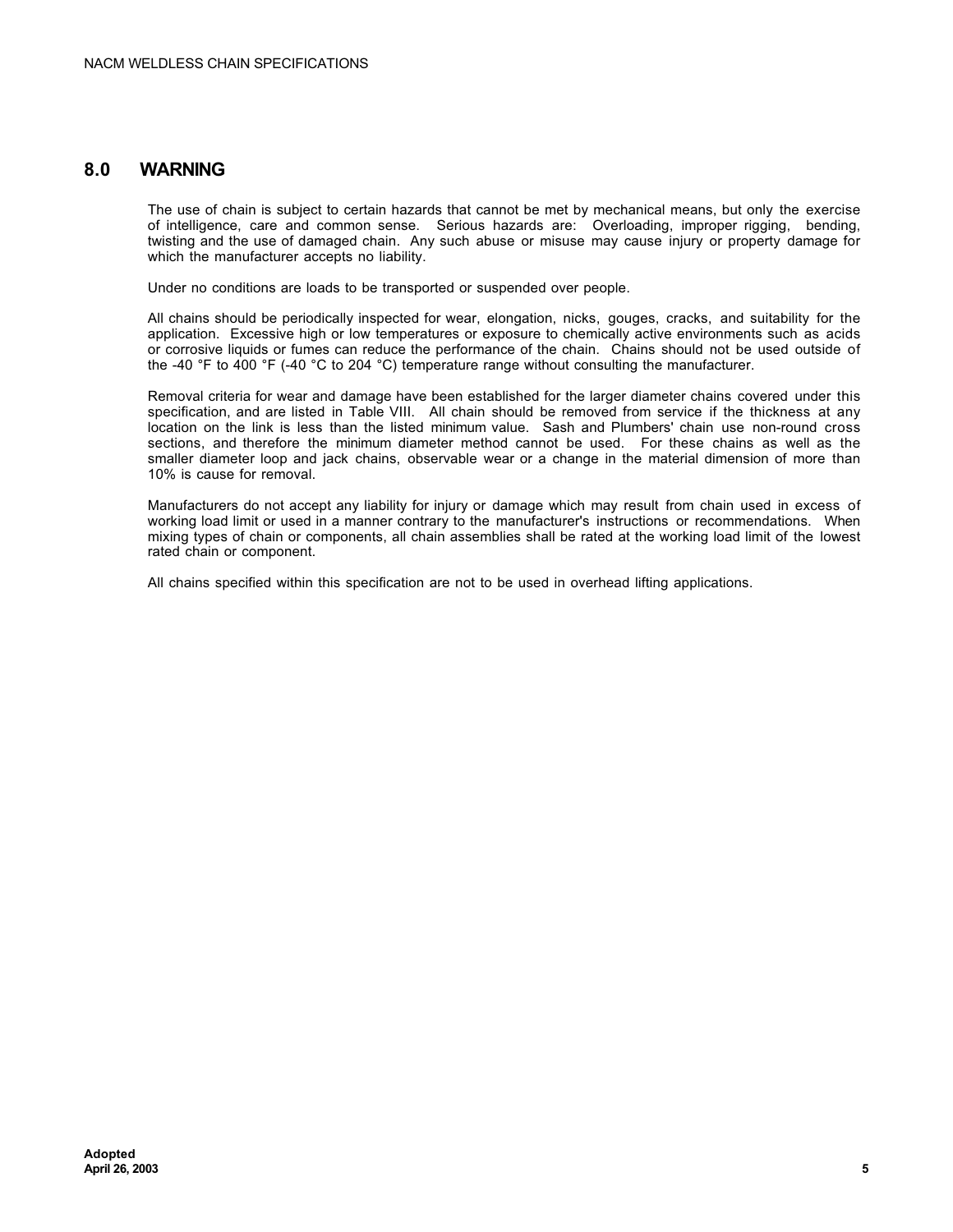| <b>TABLE I</b>                                 |                                                               |     | SINGLE LOOP CHAIN           |                         |                         |                                           | р.    |                           |              |                         |                               |                               |                               |     |
|------------------------------------------------|---------------------------------------------------------------|-----|-----------------------------|-------------------------|-------------------------|-------------------------------------------|-------|---------------------------|--------------|-------------------------|-------------------------------|-------------------------------|-------------------------------|-----|
|                                                |                                                               |     | <b>NOMINAL</b>              |                         | APPROX. WGT.            |                                           |       | <b>WORKING LOAD LIMIT</b> |              |                         |                               |                               | <b>MINIMUM BREAKING FORCE</b> |     |
| <b>TRADE</b><br>SIZE                           | <b>MATERIAL</b><br><b>INSIDE</b><br><b>SIZE</b><br>LENGTH (P) |     | per 100 ft.<br>(30.5 m)     |                         |                         | Steel                                     |       | <b>Brass</b>              |              | Steel                   |                               | <b>Brass</b>                  |                               |     |
|                                                | in                                                            | mm  | in.                         | mm                      | lbs                     | kg                                        | lbs   | kg                        | lbs          | kg                      | lbs                           | kN                            | lbs                           | kN  |
| 2                                              | .091                                                          | 2.3 | 1.08                        | 27.4                    | 10.0                    | 5                                         | 155   | 70                        | 110          | 50                      | 620                           | 2.8                           | 440                           | 2.0 |
| 1/0                                            | .120                                                          | 3.0 | 1.29                        | 32.8                    | 17.0                    | 8                                         | 265   | 120                       | 185          | 84                      | 1060                          | 4.7                           | 740                           | 3.3 |
| 2/0                                            | .135                                                          | 3.4 | 1.48                        | 37.6                    | 22.0                    | 10                                        | 340   | 154                       | 240          | 109                     | 1360                          | 6.0                           | 960                           | 4.3 |
| 3/0                                            | .148                                                          | 3.8 | 1.63                        | 41.4                    | 26.0                    | 12                                        | 405   | 184                       | 285          | 129                     | 1620                          | 7.2                           | 1140                          | 5.1 |
| 4/0                                            | .162                                                          | 4.1 | 1.80                        | 45.7                    | 31.0                    | 14                                        | 485   | 220                       | 340          | 154                     | 1940                          | 8.6                           | 1360                          | 6.0 |
| 5/0                                            | 1.77                                                          | 4.5 | 2.15                        | 54.6                    | 35.0                    | 16                                        | 580   | 263                       | 405          | 184                     | 2320                          | 10.3                          | 1620                          | 7.2 |
|                                                |                                                               |     |                             |                         |                         |                                           |       |                           |              |                         |                               |                               |                               |     |
|                                                |                                                               |     |                             |                         |                         |                                           |       |                           |              |                         |                               |                               |                               |     |
| <b>TABLE II</b>                                |                                                               |     | DOUBLE LOOP CHAIN           |                         |                         |                                           |       |                           |              |                         |                               |                               |                               |     |
|                                                |                                                               |     | <b>NOMINAL</b>              |                         |                         | APPROX. WGT.<br><b>WORKING LOAD LIMIT</b> |       |                           |              |                         |                               | <b>MINIMUM BREAKING FORCE</b> |                               |     |
| <b>TRADE</b><br><b>SIZE</b>                    | <b>MATERIAL</b><br><b>INSIDE</b><br><b>SIZE</b><br>LENGTH (P) |     |                             | per 100 ft.<br>(30.5 m) |                         | Steel                                     |       | <b>Brass</b>              |              | Steel                   |                               | <b>Brass</b>                  |                               |     |
|                                                | in                                                            | mm  | in.                         | mm                      | lbs                     | kg                                        | lbs   | kg                        | lbs          | kq                      | lbs                           | kN                            | lbs                           | kN  |
| 5                                              | 0.062                                                         | 1.6 | 0.92                        | 23.4                    | 3.6                     | 2                                         | 55    | 25                        | 40           | 18                      | 220                           | 1.0                           | 160                           | 0.7 |
| 4                                              | 0.072                                                         | 1.8 | 1.00                        | 25.4                    | 4.7                     | 2                                         | 70    | 32                        | 50           | 23                      | 280                           | 1.2                           | 200                           | 0.9 |
| 3                                              | 0.080                                                         | 2.0 | 1.10                        | 27.9                    | 5.9                     | 3                                         | 90    | 41                        | 65           | 29                      | 360                           | 1.6                           | 260                           | 1.2 |
| $\overline{2}$                                 | 0.091                                                         | 2.3 | 1.33                        | 33.8                    | 7.7                     | $\overline{4}$                            | 115   | 52                        | 80           | 36                      | 460                           | 2.0                           | 320                           | 1.4 |
| $\mathbf{1}$                                   | 0.105                                                         | 2.7 | 1.54                        | 39.1                    | 10.0                    | 5                                         | 155   | 70                        | 110          | 50                      | 620                           | 2.8                           | 440                           | 2.0 |
| $1L^*$                                         | 0.105                                                         | 2.7 | 2.03                        | 51.6                    | 9.0                     | $\overline{4}$                            | 155   | 70                        | 110          | 50                      | 620                           | 2.8                           | 440                           | 2.0 |
| 1/0                                            | 0.120                                                         | 3.0 | 1.78                        | 45.2                    | 13.0                    | 6                                         | 200   | 91                        | 140          | 63                      | 800                           | 3.6                           | 560                           | 2.5 |
| 1/0 $L^*$                                      | 0.120                                                         | 3.0 | 2.24                        | 56.9                    | 12.0                    | 5                                         | 200   | 91                        | 140          | 63                      | 800                           | 3.6                           | 560                           | 2.5 |
| 2/0                                            | 0.135                                                         | 3.4 | 1.82                        | 46.2                    | 17.0                    | 8                                         | 255   | 116                       | 180          | 82                      | 1020                          | 4.5                           | 720                           | 3.2 |
| $2/0 L^*$                                      | 0.135                                                         | 3.4 | 2.24                        | 56.9                    | 16.0                    | $\overline{7}$                            | 255   | 116                       | 180          | 82                      | 1020                          | 4.5                           | 720                           | 3.2 |
| 3/0                                            | 0.148                                                         | 3.8 | 2.17                        | 55.1                    | 20.0                    | 9                                         | 305   | 138                       | 215          | 98                      | 1220                          | 5.4                           | 860                           | 3.8 |
| 4/0                                            | 0.162                                                         | 4.1 | 2.19                        | 55.6                    | 25.0                    | 11                                        | 365   | 166                       | 255          | 116                     | 1460                          | 6.5                           | 1020                          | 4.5 |
| 6/0                                            | 0.192                                                         | 4.9 | 2.96                        | 73.8                    | 34.0                    | 15                                        | 510   | 232                       | 355          | 161                     | 2040                          | 9.1                           | 1420                          | 6.3 |
| 8/0                                            | 0.225                                                         | 5.7 | 2.90                        | 73.7                    | 51.0                    | 23                                        | 705   | 320                       | 500          | 227                     | 2820                          | 12.5                          | 2000                          | 8.9 |
| <b>TABLE III</b><br>SINGLE JACK CHAIN<br>┡═╒═┪ |                                                               |     |                             |                         |                         |                                           |       |                           |              |                         |                               |                               |                               |     |
| <b>NOMINAL</b><br><b>MATERIAL</b>              |                                                               |     | APPROX. WGT.                |                         |                         | <b>WORKING LOAD LIMIT</b>                 |       |                           |              |                         | <b>MINIMUM BREAKING FORCE</b> |                               |                               |     |
| <b>TRADE</b><br>SIZE                           | SIZE                                                          |     | <b>INSIDE</b><br>LENGTH (P) |                         | per 100 ft.<br>(30.5 m) |                                           | Steel |                           | <b>Brass</b> |                         | Steel                         |                               | <b>Brass</b>                  |     |
|                                                | in                                                            | mm  | in                          | mm                      | lbs                     | kg                                        | lbs   | kg                        | lbs          | kg                      | lbs                           | kN                            | lbs                           | kN  |
| 20                                             | 0.034                                                         | 0.9 | 0.30                        | 7.6                     | 1.0                     | $\mathbf 1$                               | 3     | $\mathbf{1}$              | 2            | $\mathbf{1}$            | 12                            | 0.1                           | 8                             | 0.1 |
| 18                                             | 0.047                                                         | 1.2 | 0.39                        | 9.9                     | 1.7                     | 1                                         | 5     | $\overline{\mathbf{c}}$   | 4            | $\overline{\mathbf{c}}$ | 20                            | 0.1                           | 15                            | 0.1 |
| 16                                             | 0.062                                                         | 1.6 | 0.50                        | 12.7                    | 2.9                     | 1                                         | 10    | 5                         | 8            | 4                       | 40                            | 0.2                           | 30                            | 0.1 |

14 | 0.080 | 2.0 | 0.63 | 16.0 | 4.8 | 2 | 16 | 7 | 11 | 5 | 65 | 0.3 | 45 | 0.2 12 | 0.105 | 2.7 | 0.75 | 19.1 | 8.5 | 4 | 29 | 13 | 20 | 9 | 115 | 0.5 | 80 | 0.4 10 | 0.135 | 3.4 | 0.93 | 23.6 | 14.0 | 6 | 43 | 20 | 34 | 15 | 170 | 0.8 | 135 | 0.6 8 | 0.162 | 4.1 | 1.09 | 27.7 | 21.0 | 10 | 60 | 27 | 43 | 20 | 240 | 1.1 | 170 | 0.8 6 | 0.192 | 4.9 | 1.24 | 31.5 | 30.0 | 14 | 88 | 40 | 66 | 30 | 350 | 1.6 | 265 | 1.2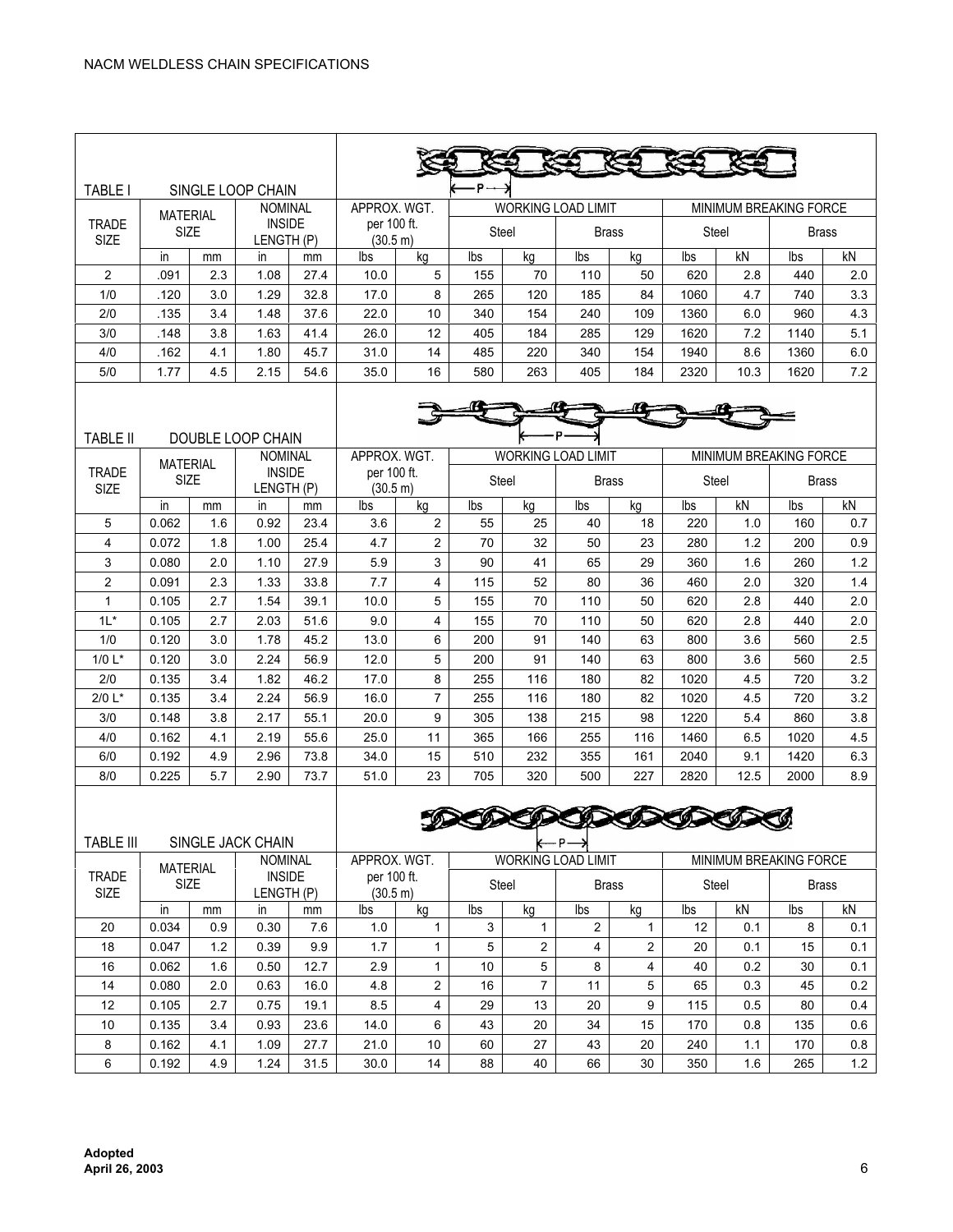$\mathbf{r}$ 

| TABLE IV                             |                                                     |                             | DOUBLE JACK CHAIN           |                         | -P                                                                  |                                  |              |                            |                     |                               |              |                            |                               |            |  |
|--------------------------------------|-----------------------------------------------------|-----------------------------|-----------------------------|-------------------------|---------------------------------------------------------------------|----------------------------------|--------------|----------------------------|---------------------|-------------------------------|--------------|----------------------------|-------------------------------|------------|--|
|                                      | <b>MATERIAL</b>                                     |                             | <b>NOMINAL</b>              |                         | APPROX. WGT.                                                        |                                  |              | <b>WORKING LOAD LIMIT</b>  |                     |                               |              | MINIMUM BREAKING FORCE     |                               |            |  |
| <b>SIZE</b>                          | <b>INSIDE</b><br><b>TRADE</b><br>SIZE<br>LENGTH (P) |                             | per 100 ft.<br>(30.5 m)     |                         | <b>Steel</b>                                                        |                                  | <b>Brass</b> |                            | <b>Steel</b>        |                               | <b>Brass</b> |                            |                               |            |  |
|                                      | in                                                  | mm                          | in.                         | mm                      | Ibs                                                                 | kg                               | Ibs          | kg                         | Ibs                 | kg                            | lbs          | kN                         | lbs                           | kN         |  |
| 16                                   | 0.062                                               | 1.6                         | 0.34                        | 8.6                     | 4.0                                                                 | $\overline{2}$                   | 11           | 5                          | 8                   | 4                             | 45           | 0.2                        | 30                            | 0.1        |  |
| <b>TABLE V</b>                       |                                                     | <b>REGISTER CHAIN</b>       |                             |                         |                                                                     |                                  |              |                            |                     |                               |              |                            |                               |            |  |
|                                      | <b>MATERIAL</b>                                     |                             | <b>NOMINAL</b>              |                         | APPROX. WGT.<br><b>WORKING LOAD LIMIT</b>                           |                                  |              |                            |                     | <b>MINIMUM BREAKING FORCE</b> |              |                            |                               |            |  |
| <b>TRADE</b><br><b>SIZE</b>          | <b>SIZE</b>                                         |                             | <b>INSIDE</b><br>LENGTH (P) |                         | per 100 ft.<br>(30.5 m)                                             |                                  | Steel        |                            | <b>Brass</b>        |                               | Steel        |                            | <b>Brass</b>                  |            |  |
|                                      | in                                                  | mm                          | in                          | mm                      | Ibs                                                                 | kg                               | lbs          | kg                         | lbs                 | kg                            | lbs          | kN                         | lbs                           | kN         |  |
| 18                                   | 0.047                                               | 1.2                         | 0.39                        | 9.9                     | 2.7                                                                 | $\mathbf{1}$                     | 9            | 4                          | 5                   | 2                             | 35           | 0.2                        | 20                            | 0.1        |  |
| 12                                   | 0.105                                               | 2.7                         | 0.80                        | 20.3                    | 15.0                                                                | $\overline{7}$                   | 50           | 23                         | 35                  | 16                            | 200          | 0.9                        | 140                           | 0.6        |  |
| 10                                   | 0.135                                               | 3.4                         | 1.02                        | 25.9                    | 19.0                                                                | 9                                | 83           | 38                         | 58                  | 26                            | 330          | 1.5                        | 230                           | 1.0        |  |
| <b>TABLE VI</b><br><b>SASH CHAIN</b> |                                                     |                             |                             |                         |                                                                     |                                  |              | ITCHI CHI CHI CHI CHI C    | $-$ P $\rightarrow$ |                               |              |                            |                               |            |  |
| <b>NOMINAL</b><br><b>MATERIAL</b>    |                                                     |                             |                             |                         | <b>WORKING LOAD LIMIT</b><br>MINIMUM BREAKING FORCE<br>APPROX. WGT. |                                  |              |                            |                     |                               |              |                            |                               |            |  |
| <b>TRADE</b><br><b>SIZE</b><br>SIZE  |                                                     | <b>INSIDE</b><br>LENGTH (P) |                             | per 100 ft.<br>(30.5 m) |                                                                     | Steel                            |              | Brass and<br><b>Bronze</b> |                     | <b>Steel</b>                  |              | Brass and<br><b>Bronze</b> |                               |            |  |
| 8                                    | in<br>0.035                                         | mm                          | in.                         | mm                      | Ibs                                                                 | kg                               | Ibs          | kg                         | Ibs                 | kg<br>$\overline{31}$         | lbs          | kN                         | lbs                           | kN         |  |
| $\overline{25}$                      | 0.042                                               | 0.9<br>1.1                  | 0.56<br>0.56                | 14.1<br>14.1            | 3.9<br>4.9                                                          | $\overline{2}$<br>$\overline{2}$ | 75<br>94     | 34<br>$\overline{43}$      | 68<br>80            | $\overline{36}$               | 300<br>375   | 1.3<br>1.7                 | 270<br>320                    | 1.2<br>1.4 |  |
| 30                                   | 0.028                                               | 0.7                         | 0.57                        | 14.4                    | 4.9                                                                 | $\overline{2}$                   | 81           | 37                         | 75                  | 34                            | 325          | 1.4                        | 300                           | 1.3        |  |
| $\overline{35}$                      | 0.035                                               | 0.9                         | 0.57                        | 14.4                    | $\overline{5.7}$                                                    | 3                                | 106          | 48                         | 100                 | 45                            | 425          | 1.9                        | 400                           | 1.8        |  |
| 40                                   | 0.042                                               | 1.1                         | 0.57                        | 14.4                    | 7.0                                                                 | 3                                | 131          | $\overline{59}$            | $\overline{125}$    | $\overline{57}$               | 525          | 2.3                        | 500                           | 2.2        |  |
| 45                                   | 0.050                                               | 1.3                         | 0.57                        | 14.4                    | 8.7                                                                 | 4                                | 175          | 79                         | 163                 | 74                            | 700          | 3.1                        | 650                           | 2.9        |  |
| 50                                   | 0.060                                               | 1.5                         | 0.65                        | 15.1                    | 12.0                                                                | 5                                | 225          | 102                        | 210                 | 95                            | 900          | 4.0                        | 840                           | 3.7        |  |
| 60                                   | 0.062                                               | 1.6                         | 0.76                        | 19.3                    | 15.0                                                                | $\overline{7}$                   | 231          | 105                        | 225                 | 102                           | 925          | 4.1                        | 900                           | 4.0        |  |
| 65                                   | 0.072                                               | 1.8                         | 0.88                        | 22.2                    | 19.0                                                                | 9                                | 319          | 145                        | 300                 | 136                           | 1275         | 5.7                        | 1200                          | 5.3        |  |
|                                      |                                                     |                             |                             |                         |                                                                     |                                  |              |                            |                     |                               |              |                            |                               |            |  |
| <b>TABLE VII</b>                     |                                                     |                             | PLUMBERS' CHAIN             |                         |                                                                     |                                  |              |                            | r 17                |                               |              |                            |                               |            |  |
|                                      | <b>MATERIAL</b>                                     |                             | <b>MAXIMUM</b>              |                         | APPROX. WGT.                                                        |                                  |              | WORKING LOAD LIMIT         |                     |                               |              |                            | <b>MINIMUM BREAKING FORCE</b> |            |  |
| <b>TRADE</b><br>SIZE                 | SIZE                                                |                             | <b>INSIDE</b><br>LENGTH (P) |                         | per 100 ft.<br>(30.5 m)                                             |                                  | Steel        |                            | <b>Brass</b>        |                               | Steel        |                            | <b>Brass</b>                  |            |  |
|                                      | $\mathsf{in}$                                       | mm                          | in                          | mm                      | lbs                                                                 | kg                               | lbs          | kg                         | lbs                 | kg                            | lbs          | kN                         | Ibs                           | kN         |  |
| $\overline{2/0}$<br>1/0              | 0.018<br>0.023                                      | 0.5<br>0.6                  | 0.60<br>0.60                | 15.3<br>15.3            | 1.4<br>2.0                                                          | $\mathbf{1}$<br>1                | 31<br>40     | 14<br>18                   | 23<br>35            | 10<br>16                      | 125<br>160   | 0.5<br>0.7                 | 90<br>140                     | 0.4<br>0.6 |  |